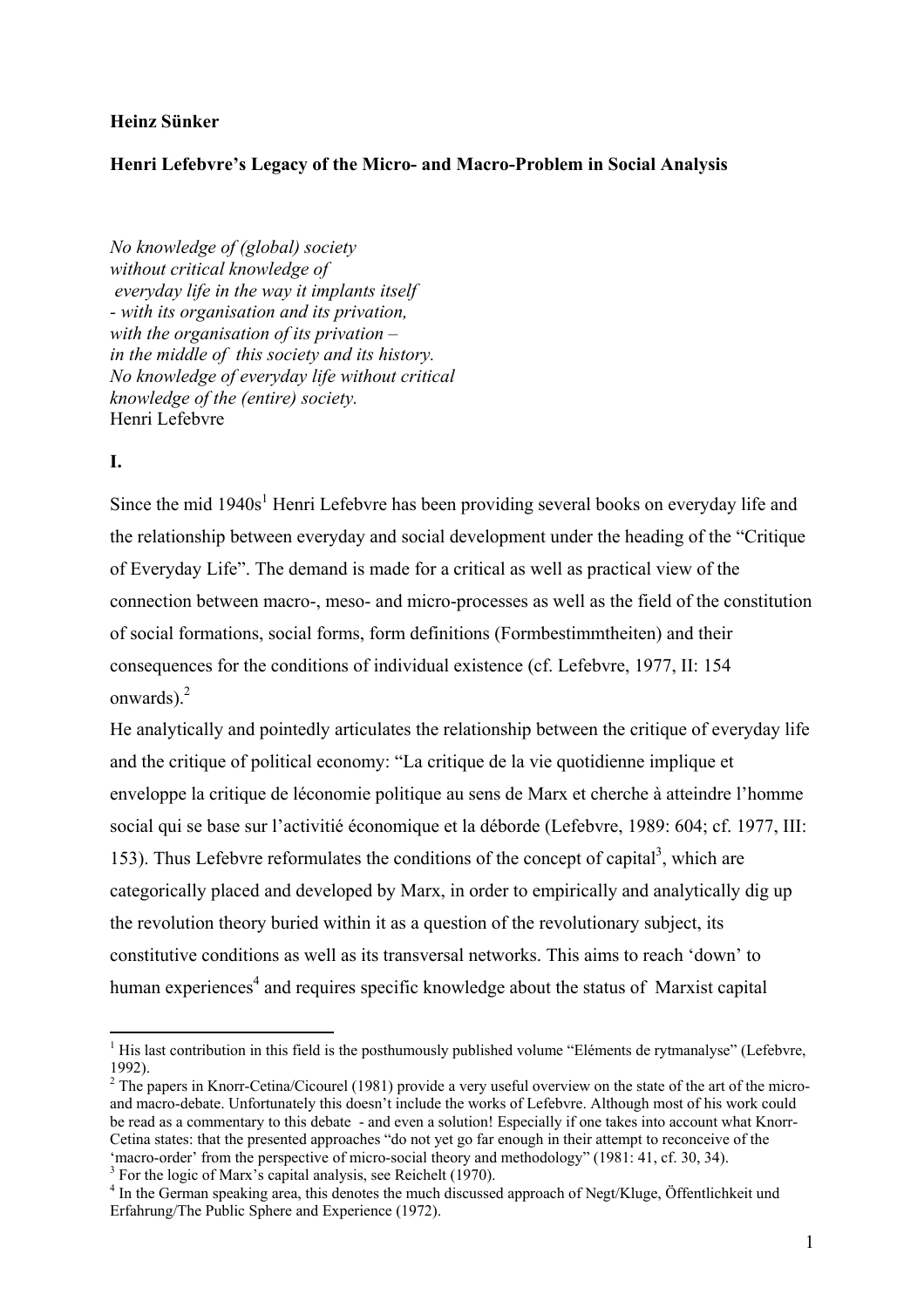analysis, whose dimensions, carefully developed by Lefebvre, allow precise knowledge about his understanding of Marx's theory as a socio-political project (cf. Lefebvre, 1972: 100 onwards, 263 onwards; 1978: 164 onwards). Information about the way he sees himself and the perspectives of Lefebvre's experience with Marxist theory give rise to reflections that he applies in his second volume of "Critique of Everyday Life": "First, and patiently, we have reinstated the initial Marx agenda, a program which is both utopian and practical, the idea of a total practice which will resolve the contradictions by eliminating all alienating divisions. *Second, in taking Marxism up again as radical critique of everyday life in this way, we are shedding light on precisely what revolution would change, if the real stopped lagging behind the possible. …*In Volume I of *Critique of Everyday Life* (1946) the aim was simply to give everyday access to history and to political life. Today the aim is to build a long-term policy on how to answer the demands for a radical transformation of everyday life" (Lefebvre, 1977, II: 48-49; emphasis H.S.).<sup>5</sup>

Lefebvre sees his work as a theory that contributes to the knowledge and diagnosis of modernity that is only made possible on the basis of a restitution of Marx's project. In doing so, his constant critque of dogmatic thinking makes him immune to rendering Marx's theory absolute . His views on the advances and limitations of Marx's theory and its involvement in historical constellations drive him to seek both completion and further development (cf. Lefebvre, 1977, III: 159; 1972: 101-102, 263-264).

In his discovery and interpretation of Marxism as a radical critique of everyday life, not only does the well-known alienation theoretical leitmotiv of the young Marx of the Parisian manuscripts become the focus, but at the same time it forms the basis for a substantial critique of immanent economic, sociological or philosophy abridgings of Marx's theory – particularly as a deeper critique of political economy. This interpretation also includes the attempt at placing "humans", in their both concrete and always socially conveyed existence, in the centre of a theory without falling prey to the charges of "ontology" or "anthropology" that Lefebvre levels against Existentialism.<sup>6</sup>

The questions of the constitutive conditions of subjectivity and the relationships between subjectivity, political ability, decision-making and responsibility should be answered separately from the classical talk of subjectivity's transcendental constitutive conditions. Lefebvre's answer, which, in reference to the empirical human being, traces everyday life as

 $<sup>5</sup>$  Lefebvre, aside from Adorno, is the most relevant representative of Western Marxism, see Anderson (1978)</sup> and Schmied-Kowarzik (1981). For Lefebvre's categorisation in French Marxism and its history see Poster (1975); Schoch (1980); Judt (1986).

 $6$  Lefebvre also sharply criticises structuralist views and authors, above all Althusser; see for example Lefebvre (1974: 76-77); Münster (1987 a, b).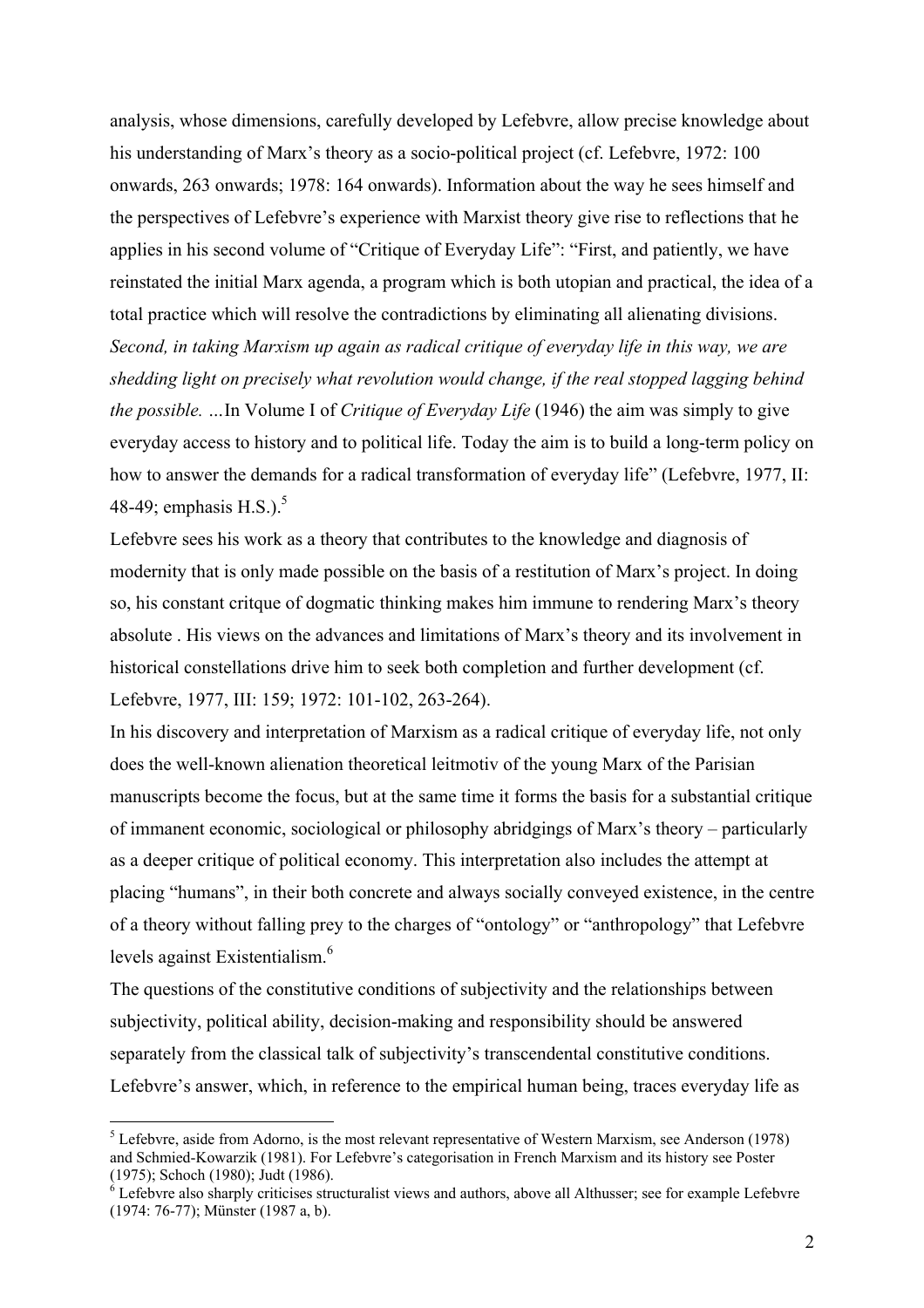the future place of human self-realisation, embodies the demand that something more than an abstract negation of the transcendental argumentation be portrayed.

If philosophy and literature were in an alliance against everyday human life, that led not only to an undermining of everyday life caused by the confusion between capitalist reality and "what is humanly real" (Lefebvre, 1977:1: 134-135, 93 onwards), but also, as may be inferred, to the necessity of a transcendental argumentation, because the "underminers" were really unable to see any basis for making subjectivity possible.

Lefebvre's thesis-like formulation "Humans will be everyday people, or they will not exist" therefore begins and ends in the demand, which is recurrent in his work, that a real critique of everyday life should include a "rehabilitation of everyday life" (Lefebvre, 1977, I: 135). Lefebvre's program is primarily determined by his view of the need for a rehabilitation of everyday life against the devaluations made by "higher activities" – philosophy, literature, art, morality, and politics. It is crucial here that these higher activities have a negative relationship to everyday life but only appear to be separate from it (Lefebvre, 1977, I: 93-94). In fact their conditions for existence must be seen as seeds out of which everyday practice grows. This, then, leads to the conclusion: "Even and particularly when extraordinary activities have created them, they must return to everyday life in order to examine and increase the validity of creation. What arises or is built in upper-spheres of social practice must prove its truth in everyday life, be it art, philosophy or politics. They all become authentic only on this level." (Lefebvre, 1977, II: 53).<sup>7</sup>

### **II.**

1

This leitmotiv of the connection between everyday life and higher activities, so-called upper spheres of society (the state, science, culture) is composed and simulated by Lefebvre in constantly new variations: however, this motiv is based around what he apostrophises as a "fundamental statement": "It is everyday life in which the rational core lies, the real centre of practice" (Lefebvre, 1972: 49). He sees the production of social relationships as occurring in everyday life, which, in turn, not only stands by all activities in a crucial way, but it also encompasses them with all their conflicts and differences: "It is their intersection, their connector and their common ground. In everyday life, the totality forms from relationships that make a whole out of what is human and of every human being" (Lefebvre, 1977, I: 104). A further development and specification of this approach leads him to the statement: "According to our hypothesis, which guides our entire program, everyday life is the place in

<sup>&</sup>lt;sup>7</sup> See here Heller's view in her "Everyday life" (1978: 96): "Everyday life and the way of thinking related to it are the basis of history, there is no social theory – there cannot be any – that could escape it".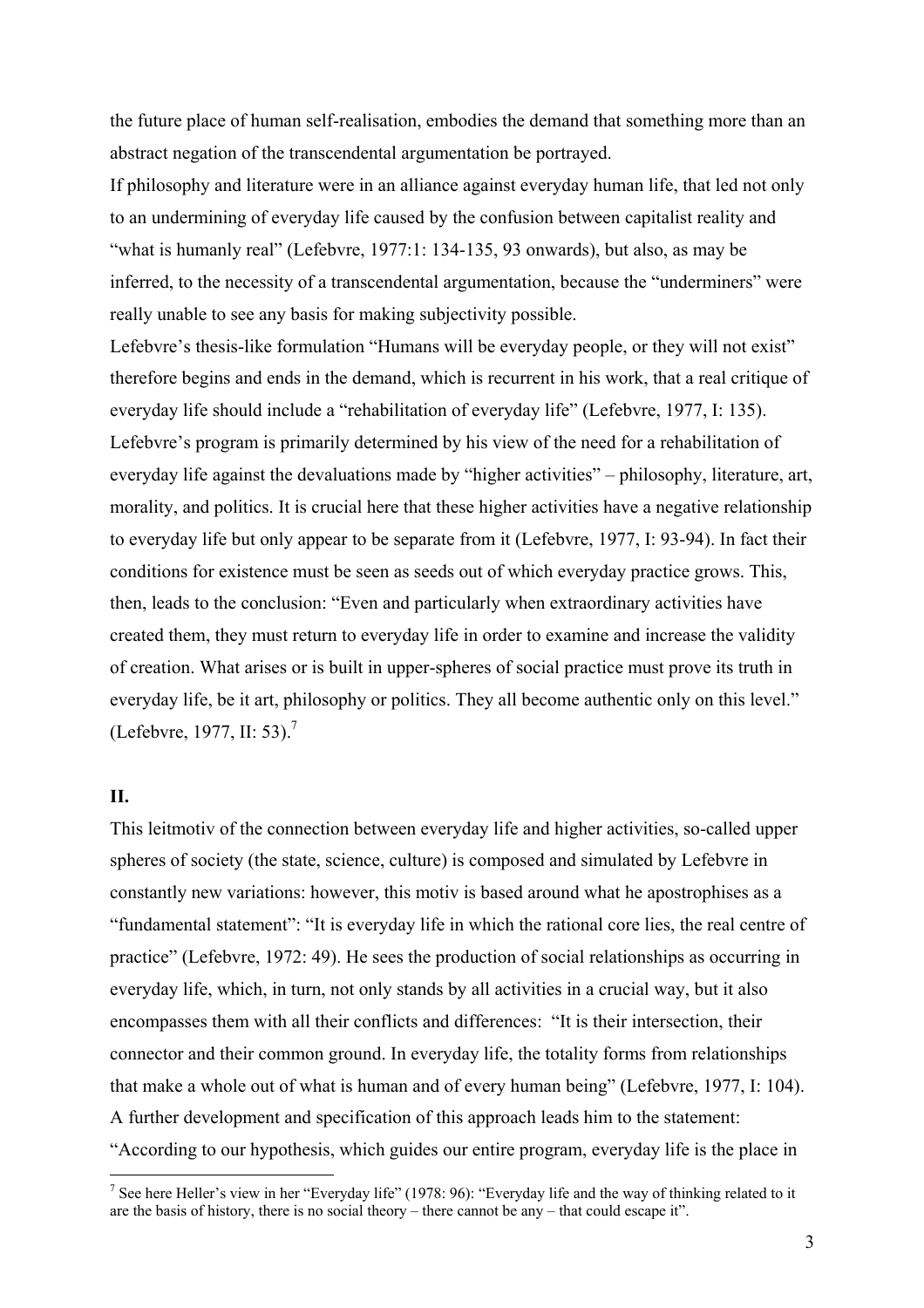which and from which real *creations* are accomplished, those which produce what is human and, in the course of their humanisation, *the* people: *the deeds and actions*" (Lefebvre, 1977, II: 52).

The talk of the "present-absent abundance' of everyday life is accordingly, in its leitmotivistic connection, to be related to the theory of the "actions and deeds" that produce what is human in everyday life, and is able to be further analysed with the help of this connection. When reference is made to the "rationality included in everyday life" (1972: 27) and the "inherent creative activity, the unfinished work" (1972: 24) of everyday life, one can speak of giving everyday life its misdirected wealth back (1975: 135), and, in general, exposing the "virtualities of everyday life"  $(1972: 39)$ .<sup>8</sup>

Therefore analytical work with the theoretical categories of "realisation" and "expropriation", "alienation" and "emancipation", "creativity" and "passiveness" is made and shown to be relevant by the reference to empirical aspects of everyday life. In the focal point of knowledge about everyday life there is the insight into its polar or ambiguous or multi-valent character that is constantly sought to be comprehended in new definitions in order to thus define each present social reality in reference to possibility.

Lefebvre works on the problem of mediating the micro-, meso- and macro- problem in his own ways<sup>9</sup>: Everyday life is categorically primarily defined through "ambiguity" (1975: 14), appears as "residue and product" (1977, II: 73), described as a "place of meeting and clash between repetition and creation" (1977, III; 70) and as a contradictory relationship "between productive activity and passive consumption, between everyday life and creativity" (1974: 207), illustrated by the "misery" and the "greatness" of everyday life (1972: 55), by "poverty and wealth" (1975: 331) as well as "degradation and fertility" (1972: 24), the crucial question for the evaluation of virtualities is that of the perspectives within this structure and structuring, and therefore of the possibilities of the utopia of a domination free and just society.

<sup>&</sup>lt;sup>8</sup> C.f. Heller's argument that also focuses on the possible, in this case "an individual-active life", and concludes: "That is why we have no reason to accept that the transformation of everyday life into a 'consumerist everyday life' is humanity's inevitable historical fortune. Everyday life is approaching, insofar, the consumerist style – which is negatively evaluated – as the subject of everyday life is a particular subject – in this respect there is no principle difference between the past and the present -, and everyday life becomes insofar active, nonconsumerist, with a positive value accent, *even in the economic sectors that belong to consumption*, as the subject of everyday life is individuality" (1978: 90-91).

<sup>&</sup>lt;sup>9</sup> And it is necessary to add one of his results of social analysis here: "It is not only the entire society that becomes a place of reproduction (of production of conditions and no longer of production methods); rather it is also the entire space. Monopolised by neocapitalism, sectorised, reduced to a homogenous and yet fragmented and hacked up milieu (space is only sold to 'clientele' in tiny little pieces), space becomes the seat of power" (1994: 100).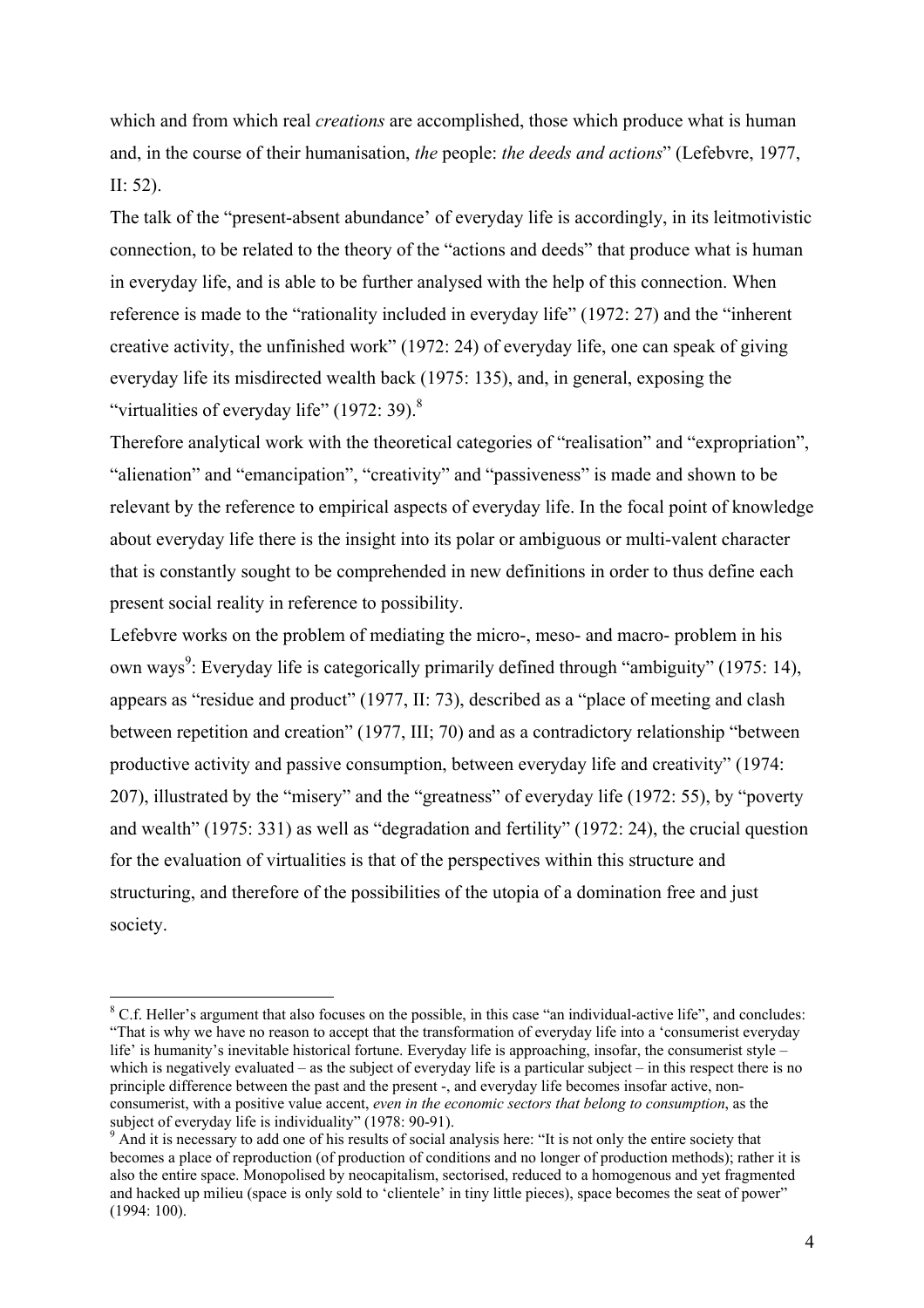If the perspective of a processing of the object "everyday life" is able to be concluded on the first attempt, from investigating and dealing with it, and to be traced as a rehabilitation program, the question remains of the significance of a critique of everyday life in the context of a practical political interest in the development of a theory of society, thus in that which the connection between micro, meso and macro processes demands and provides for cognitive achievements that are conducive to real change.

The resulting necessary connection between knowledge of everyday life and knowledge of totality leads to, in the interest of supporting the constitution of subjectivity and of the development of decision-making and responsibility – as a form of conscious action, a specific formulation by Lefebvre on the connection between recognising and taking action: "*One only reaches radical negativity again only through radical critique of everyday life*. Double and uniform movement: it is impossible for one to understand everyday life without rejecting it, and it is impossible for one to recognise it without wanting to change it. Everyday life and its rejection radically challenge the entirety of the modern world bit by bit: … *This type of a privileged critique puts an end to the fragmentation of the whole; its reconstructs it into a new entirety*... consequently the critique of everyday life – and only it alone – would be capable of summarising the diverse individual critiques and protests in a bundle. …The totality of these critiques and radical critique of totality, i.e. negativity, is only reconstructed when one begins with everyday life" (Lefebvre, 1975: 330-331. Emphasis HS; c.f. 1977, II: 34). Following these implicit and, partly, explicit guidelines, Lefebvre begins the realisation of his program by presenting a view of his understanding of Marxism as critical knowledge of everyday life (1977, I: 144 onwards; specifically 153). In accordance with his praxisphilosophical framework and interpretation, that flows from his interest in the problem of "becoming a subject" (ibid. 163), he analyses the following elements and dimensions of Marx's theory as connectable "building blocks" for a critique of everyday life: a critique of individuality, critique of mystification, critique of money, critique of needs, critique of work, critique of freedom. Finally he drafts a theory of everyday life in the modern world, i.e. in Late Capitalism. In conclusion, his thoughts move between a hopeless, socially changing conception of everyday life in post-war France (low degree of alienation, possibilities and strategies that struggle against the restrictions of capitalism) and a disillusioned, yet not hopeless concept of everyday life that is theoretically focussed on the concept of "bureaucratic society of planned consumption" (1972). This is the expression of a life that is subject to the restrictions of capitalism and almost completely alienated – increased still by "second degree alienation" and a decrease in the awareness of alienation – which does not,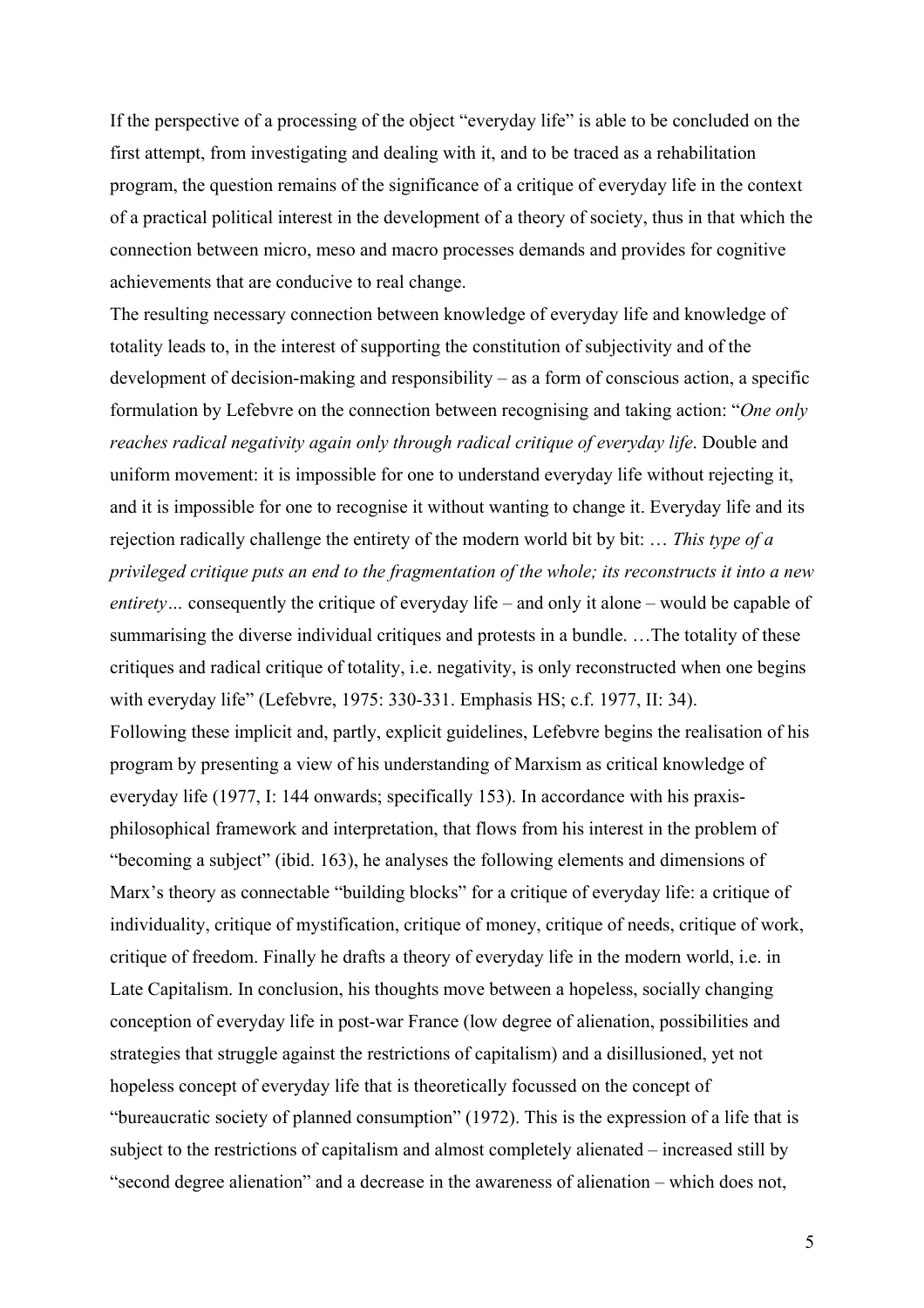however, merge into this definition and, thus, into a completed system formation (1972: 135) onwards; 1975: 68; c.f. 1974: 69-70).

It is analytically relevant for the subject and freedom perspective that Lefebvre states that, for the fundamentally controversial constitution of capitalist societal development, particularly in its effects on the "bearers" of this formulation in particular: "The conflict between the desire for active participation in production in the broader sense (production of works and of social relations) and the diverse dissociations, mainly the dissociation between production in this global sense and production in a restricted sense, between productive activity and passive consumption, between everyday life and creativity. … And finally the contradiction - … between the overorganisation and the tendency to decompose, between the *strong sides* and their *weak sides*. …A *strength* such as the organisation of production and the rationality within the endeavour can become a *weakness* when the context changes, when one for example applies the same type of rationality to urban areas. Conversely a *weak side* such as culture or city life can become *strong* when it comes to the production or reproduction of a centrality" (1974: 207).<sup>10</sup>

# **III.**

1

Lefebvre's demand for a rehabilitation of everyday life, his socio-theoretical approach of mediating between everyday life theory and his critique of political economy lead to a clear contouring of an overall program in which the logical and historical reconstruction of the object "everyday life" are connected with a large-scale cultural revolutionary perspective on the change of everyday life, both as way of life, and societal formation.

On the basis of a difference, or discrepancy, between everyday life as the world of experiencing and history as a world of substantial praxis, style formation and creations, this programme may be laid out in separate elements:

- a) The demand for a transformation of everyday life lives on the world of triviality's possession of hidden wealth;
- b) The portrayal of previous history should be shown as pertaining to an area of the 'prehistory' of human alienation;
- c) "One can consider the entire history, a history which does not report events according to their apparent magnitude and does not report people the way they speak of themselves, rather which considers both, the events and the people, from a totally different perspective of what is suffered" (Lefebvre, 1975:  $81$ )<sup>11</sup>;

 $10$  See here Hegel's formulation on the theory of contradiction: "Something is thus alive as long as it contains contradiction, and this power is that of containing and withstanding contradiction" (1969: 76).

<sup>&</sup>lt;sup>11</sup> From a leitmotivistic perspective connections to Adorno and Benjamin also arise here.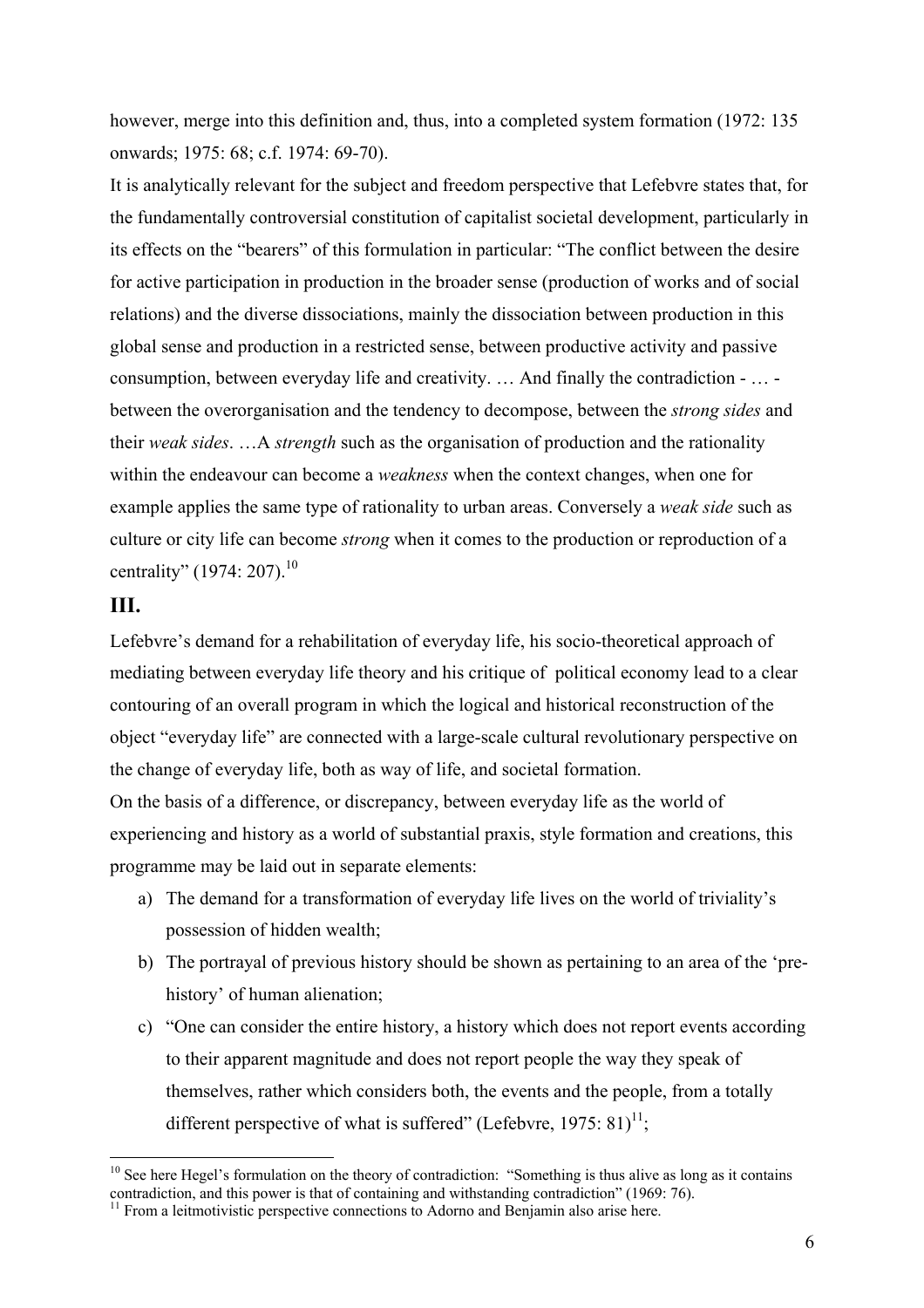d) Overcoming the difference between everyday life and history should be debated in the framework of the classical Marxist theory of the dying off of the state, a critique of state and power. This particularly represents a 'thorn in the flesh' for 'state socialism', to which Lefebvre often dedicates critical analyses in order to clarify its reversal from an emancipatory one to a project of domination (Lefebvre, 1975: 81; c.f. 1977, II: 43; 1978: 32, 36, 277-278).

In order to reconstruct the systematical social and everyday theoretical powers which are found in the leitmotivs and figures of justification of Lefebvrian thought and in order to make clear the connection between empiricism and theory, it is useful to subdivide his concept of "everyday" or of "everyday life" into the dimensions "empirical" and "(meta)philosophical" without wanting to eliminate the interwoven connection of these dimensions.

Demonstrating the historical nature of everyday life, and apportioning or tracing of the historical structural genesis of various types of the object of research in the context of constantly newly mediated social conditions have constitutive significance for Lefebvre's engagement with the relationship between theory and empirical work. At the same time, this approach is not only weighty in a reconstructive sense, but it also contains, in the way in which it draws closer to the object, a critical evaluation as well as statements about possible or necessary changes to it in the future: "By the way in which the critique of everyday life shows how people live, it also accuses the strategies from which this everyday life has grown. Critical thought overcomes the borders between the specialised sciences and human reality" (Lefebvre, 1972a: 150).<sup>12</sup> It is understandable that, under the conditions of a research method that is structured in such a way, theoretical and empirical knowledge is to be developed or re-formulated in the respective frameworks of historical social processes. Therefore Lefebvre has often posed ideas about its object, the problem of research and presentation, methods, difficulties with comprehending everyday life because of its changing content. This includes problems with clarifying the question of what is or what seems to be, just as much as the problems with processing new categories. Above all, it is about the cases

<sup>&</sup>lt;sup>12</sup> In "Everyday life in the modern world". Lefebvre formualtes as a "dilemma" when dealing with everyday life: "*Either* one is occupied …, with strengthening institutions, existing ideologies – the state or some kind of church, some kind of philosophical system or a political organisation – and thereby endeavours to consolidate the everyday life on which this 'superstructure' is built up and contained. *Or* one is occupied with 'changing life'. In other words: *Either* one raises the instances which tower over what is everyday, whereby they claim to domineer over it, to absolutes, to platonic ideas – *or* one relativises these beings (state, church, cultures, etc.), one refuses to substantiate them …, one makes them void, one enhances the status of that which belittles them, that upon which they put pressure by regarding it as a residue: everyday life" (1972: 27-28).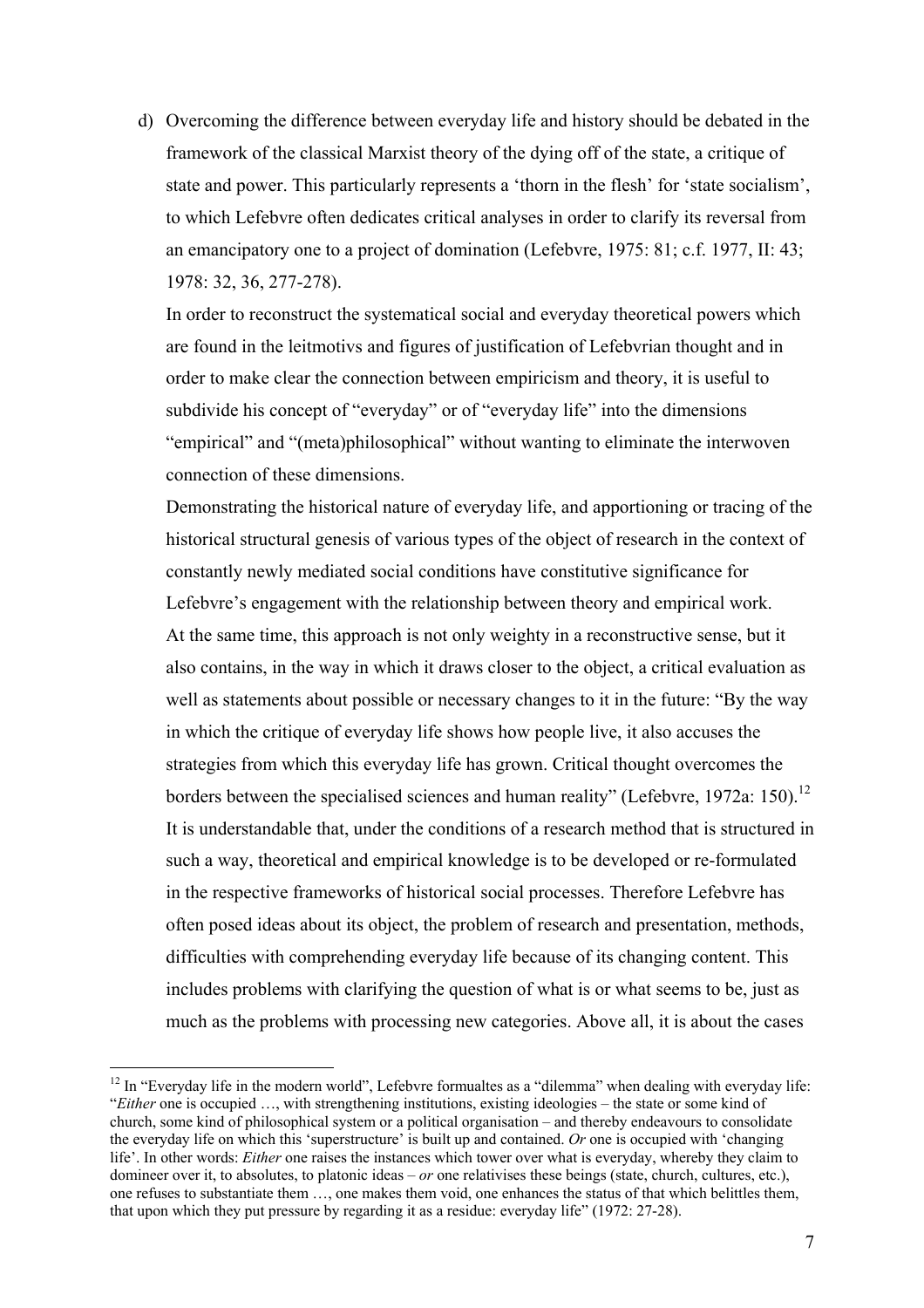in which the place or ranking of old categories changed because processes have taken place in the meantime that modified that placing of the everyday or everyday life within the social totality in a drastic way.

Lefebvre's demand consists then, with the help of a "dialectalisation of concepts and methods" (1977, III: 108-109), of deciphering everyday life in its appearance, but also in its reality, by means of implementing its apparent, formless facts in knowledge (1972: 43). In doing so he seeks to apply Marx's procedure to his own work; a procedure which is understood as a "presentation of the system and through the presentation its own critique" (Marx Engels Works: 29: 550; c.f. Theunissen, 1978: 13 onwards). This shows the dialectic development of concepts on the basis of a representation that reveals the historical content of what is uncovered, without stopping there: "This correct perspective leads also to the points which indicate the overcoming and going beyond of the present-day form of production relations and so foreshadowing the future. If on the one hand the pre-bourgeois phases appear as *only historical*, that is, transgressed presuppositions, the present-day conditions of production on the other hand appear as *transgressing themselves* and positing thereby the *historical preconditions* for a new state of society" (Marx, no year: 365; c.f. Lefebvre, 1977, 1: 150, 184, 226, 139 onwards, 173: III: 91 onwards; c.f. further Theunissen,  $1974$ ).<sup>13</sup>

In order to be certain and assure oneself of the scope of Lefebvre's approach, Lefebvre's further thoughts on his approach are relevant: on the one hand he links the possibility of formulating knowledge of social totality to a procedure that rests on a "constellation of concepts" (1974:7), on the other hand he insists, without wanting to renounce the level of conceptual knowledge (1977, II: 95), on the knowledge of problems – which are admittedly only mentioned cognitively – that arise from the reference to dialectics: "One can not get around (despite the efforts of all dialecticians from Heraklit and Hegel to those of today) violating the structures of discourse in

 $13$  Lefebvre illustrated the problems and procedure in an example: "Thus the simplest event – a woman buying a pound of sugar, for example – must be analysed. Knowledge will grasp whatever is hidden within it. To understand this simple event, it is not enough to merely describe it; research will disclose a tangle of reasons and causes, of essences and 'spheres': the woman's life, her biography, her job, her family, her class, her budget, her eating habits, how she uses money, her opinions and her ideas, the state of the market, etc. Finally I will have grasped the sum total of capitalist society, the nation and its history. And although what I grasp becomes more and more profound, it is contained from the start in the original little event. So now I can see the humble events of everyday life as having two sides: a little, individual, chance event – and at the same time an infinitely complex social event, richer than the many 'essences' it contains within itself. The social phenomenon is defined by the unity of both of these aspects. It still remains to be explained why the unending complexity of this fact is concealed, and whence its apparent banality comes, this appearance that is still a part of its own reality" (1977, I: 65).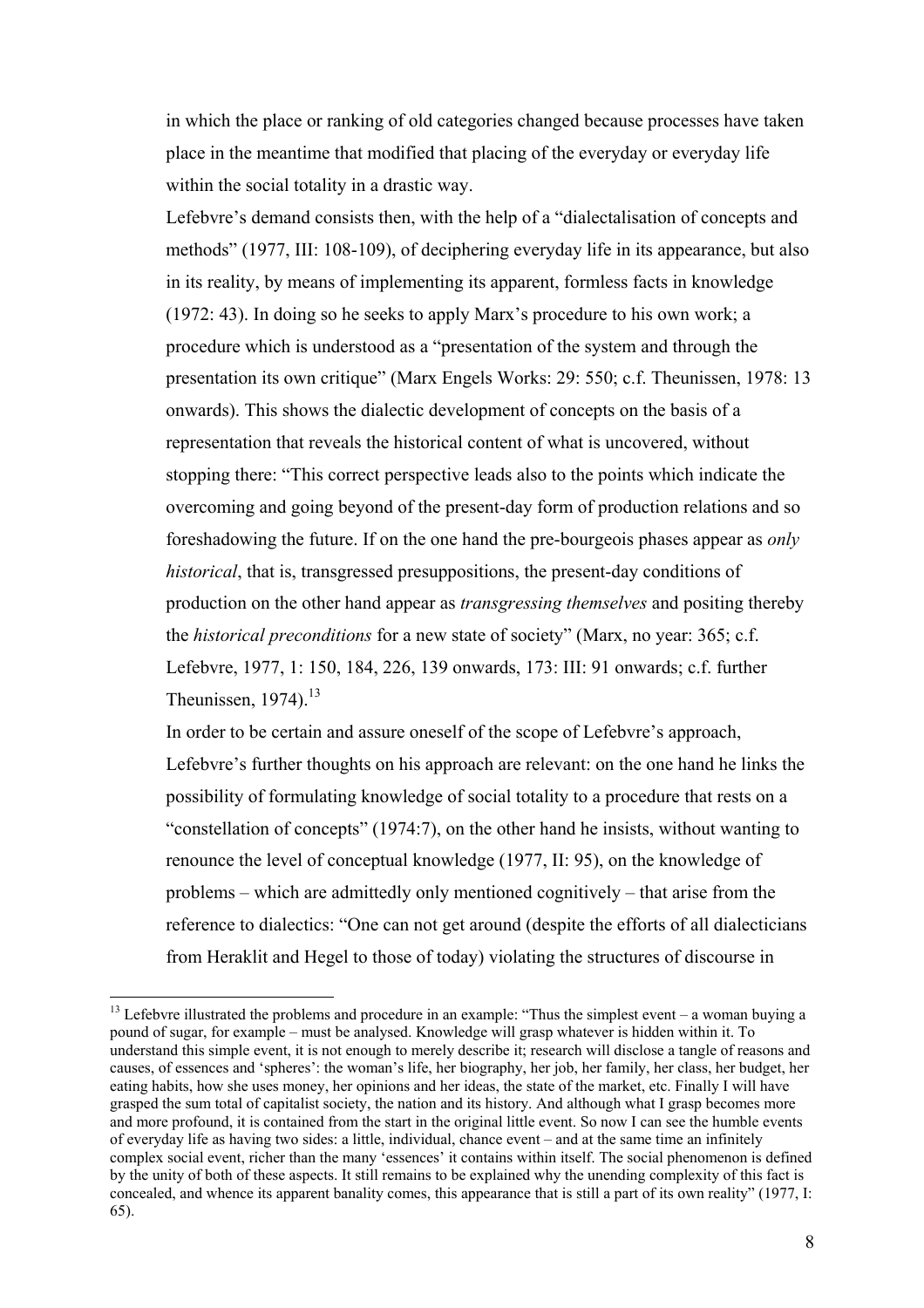order to 'mention' dialectic movements. It is necessary to gain control of that which escapes – not because of its essence (as something unrecognisable) or its nature (as an irrational or ontological truth), rather of that which simply escapes because it is 'that' which needs to be controlled and which reveals the becoming of knowledge as well as that of what is real. $^{14}$ 

Similarities between Lefebvre and Adorno can here be seen through a crucial leitmotiv of thought; this is the determining power of "negativity". What Adorno states in the title of his main work and develops in its execution also arises in Lefebvre's work through the contrast between the concepts of negativity and "totality": "Every totalisation that poses as a perfect totality disintegrates and disperses – although only after it has developed all of its virtual possibilities. As soon as it proclaims itself to be the *world* on a human (and thus finite) level, and only after this illusory and selfindulgent proclamation of itself, is it denied, eroded, fragmented and finally massacred by the negative force (that which is limited, finite) that the world has born for all times. Only a perfect totality reveals that it is not one" (Lefebvre, 1977, III: 10-11).<sup>15</sup> The principle of becoming<sup>16</sup>, which is embodied in negativity or dialectic negation (Lefebvre, 1977, III: 13) that is confronted with totality and its demand for completeness, is not only the basis for the fundamental antisystematic impulse, the rejection of identity-philosophical thought. At the same time it provides the reason for hopes that have to do with the object "everyday life" that is itself endangered by totalising movements: "The realising or totalising conditions which systems strive for

<sup>&</sup>lt;sup>14</sup> Both of Lefebvre's ideas point to fundamental problems in the constitution of knowledge and also make the proximity of fundamental elements of his thoughts to those of Adorno or even of Adorno's to his become apparent. This is mentioned in Adorno's "Negative Dialectics" (1966: 163-164): "To become aware of the constellation in which the thing stands means to decipher the one that it carries within itself as something that became what it is. The chorismos of the outside and the inside is for its part historically conditioned. The only knowledge which can unleash the history in the object is that which is aware of the historical positional value of the object in its relationship to others; the updating and concentration of something already known, which it transforms. The cognition of the object in its constellation is that of the process, which it has stored up within itself".

<sup>&</sup>lt;sup>15</sup> Theunissen, in his interpretation of Hegel's logic, referred to the 'wealth of experiences of the concept of negation' (1978: 171 onwards): "'Positivity' as an interpretatively introduced title for all possible forms of pretence in which the notion of the particular pretence becomes caught up, means primarily simple predeterminedness, the continuous existence of what exists. Accordingly, 'negativity' as a similarly global antonym, primarily means *activity*, and, to be sure, activity in the whole scope in which it alone can fully cover the opposite of predeterminedness" (p. 173).

 $16$  This also determines the entrance into Lefebvre's continuous debate with Heidegger – especially in "Metaphilosophy" (Lefebvre, 1975); on Lefebvre's self-conception c.f. Prein/Sünker (1991: 97 onwards). For Elden, the critical references to Heidegger are a relevant leitmotiv in the development of the works, after the references to Heraklit, Hegel, Marx and Nietsche (2004: 8, 76-77, 170, 179, 191, 242).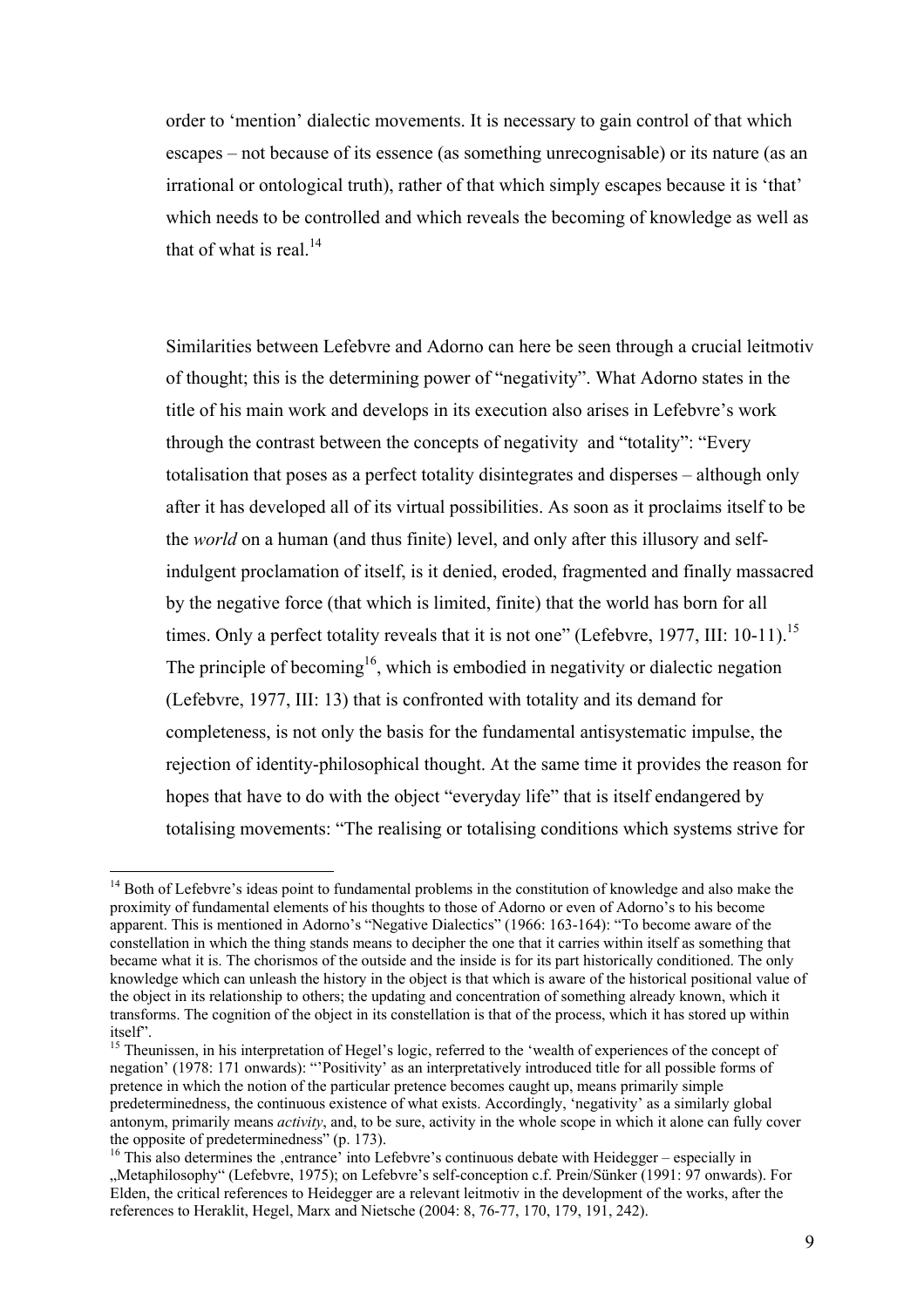are all the more disconcerting as they can actually succeed in this approximative and thus formless 'world' (by all means more or less 'well', only to a certain extent, only almost, but still in a 'real' manner). They are dangerous because they force a new, almost complete, almost ultimate form upon what is 'real' and they constitute it in this form to what is 'real' by making it what it is; by letting it 'be'. Luckily we know, however, that this systematic form always leaves a residue that destroys it from the inside out" (Lefebvre, 1975:  $352$ ).<sup>17</sup>

Lefebvre's realisations of his original intentions when working on "Critique of Everyday Life" in the 1940s, his contrast between what was portrayed at the time as everyday life, to which perspectives and hopes there was reason given, and that which self-arose within a relatively short period of time in the way of developments in the object area, once again emphasises his process as portrayal and critique, and extends to the insight in the necessity to take seriously the historical formation of everything that constitutes everyday life.

If the approach of "Critique of Everyday Life" lives on a critical object portrayal into which the hope for a qualitative change, a release of the object's virtual wealth enters, then the social development in France of the fifties and sixties leads to the fact that the object of the author's research vanishes or changes until it is unrecognisable and these changes bring about problems with portrayal as well as further leading to an essential revision of the socio-historical perspectives in relation to the realisation of subjectivity in everyday life (Lefebvre, 1977, II: 8-9, 22, 148-149, 168-169; 1972: 48-49, 61 onwards, 89 onwards; 1974: 221).

This "confirmation of everyday life" (1977, II: 98) finds its essential basis in what Lefebvre calls the re-privatisation of life; something that is diametrically opposed to the insight into the historically powerful nature of everyday life, and thus to the perspective of liberation in a global sense. Privatisation has modified and solidified everyday life, "and, to be sure, in its characteristic as a place of 'privation' and of false appearances. This unexpected consolidation of our research object has upset the

<u>.</u>

 $17$  This is also a possible answer to the question of whether the capital movement is a self-negating one (c.f. Lefebvre, 1974: 15).

A classical formulation of this problem can be found in the "Grundrisse" (Marx, no year: 313 – 314): "Capital drives this tendency it has beyond national barriers and prejudices as well as beyond nature worship, as well as beyond all traditional, confined, complacement, encrusted satisfactions of present needs, and production of old ways of life. It is destructive towards all of this, and constantly revolutionises it, tearing down all the barriers, which hem in the development of the forces of production, the expansion of needs, the all-sided development of production, and the exploitation and exchange of natural and mental forces … The universality towards which it irresistibly strives encounters barriers in its own nature, which will, at a certain stage of its development, allow it to be recognised as being itself the greatest barrier to this tendency, and hence will drive towards its own suspension".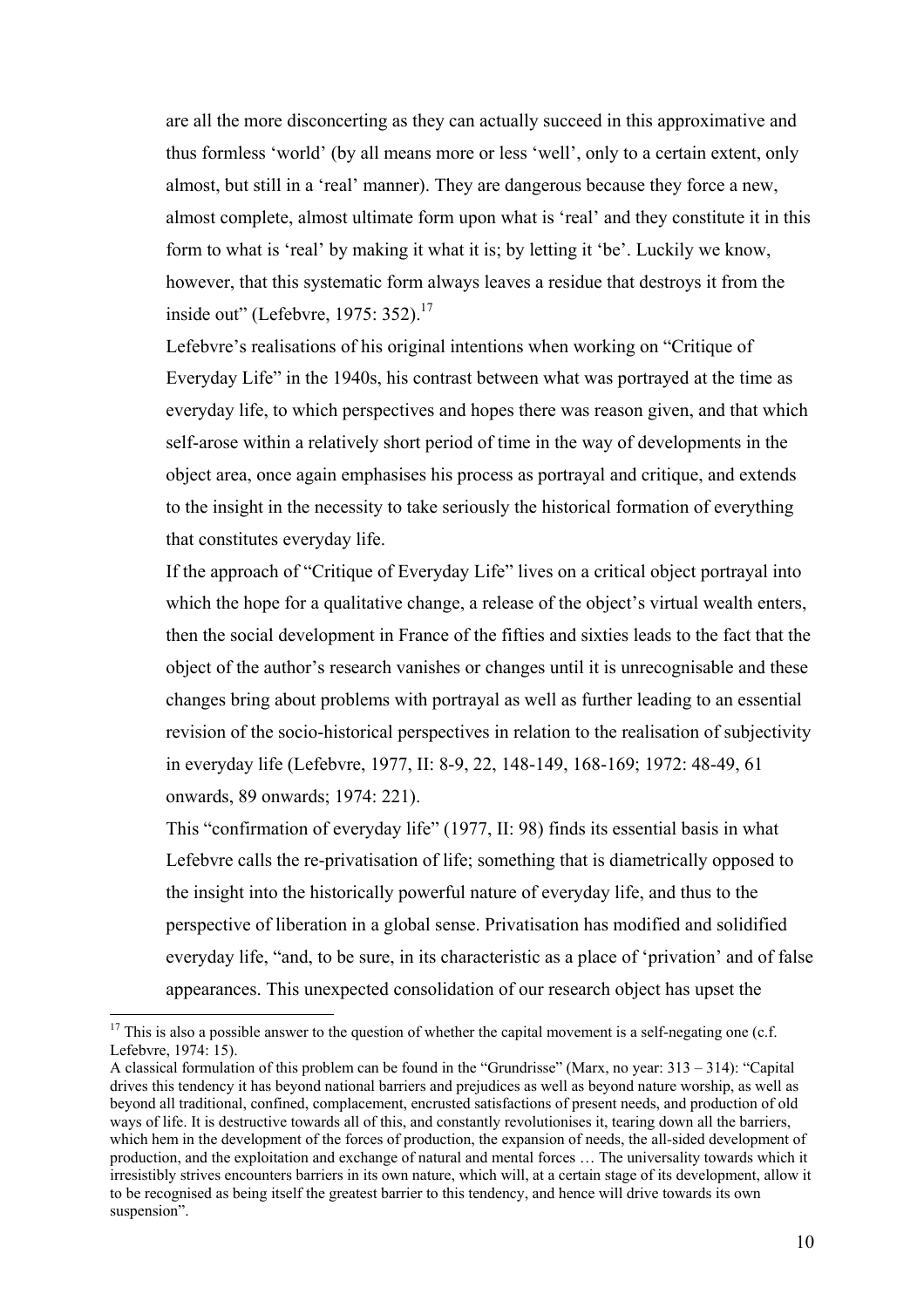research, seeing as it changed both the object itself and the perspective as well as the methods of access and action" (1977, II: 104).

With the almost culture-critical sounding question, "The organisation of everyday life (with its 'brilliance', with its splendid disguise, 'modernism') – is that supposed to be the French way to Americanisation?"  $(1972: 98)^{18}$  the theory of consolidating everyday life is connected with that of the feature that distinguishes and characterises modern societies (1975: 119).

It is understandable that the everyday life which is characterised by monotony and fragmentation (1972: 225) does not provide a basis for processes of self-realisation in everyday life and for style formation and production of meaning. This especially does not happen when a form of movement has de facto priority which deep-structurally leads the superficially appearing separations to "uniformity". Lefebvre crucially analyses these homogenisation processes: "We know that complexity conceals homogeneity and that difference masks synchronisation. Imitating people. Imitation is not an individual phenomenon, not a relationship from individual to individual. It is a social relationship: a form that produces conformity and broad conformism. The place of autonomous activity has been taken over by 'attitudes', and attitudes are facial expressions" (1975: 242-243).

Theoretically Lefebvre conceives the contents of this homogenisation and consolidation movement, that does not exactly improve the potential for liberation, without actually being able to perfectly negate them, with the concept of "mundaneness", whereby this concept reduplicates both in itself and a modernity that conceals it (1972: 39-40, 164-165, 185); meaning that "mundaneness" embodies a historical and systematical antipole to "everyday life".

The establishment of everday life as a generalised way of life is completed in the context of a societalisation process that is established or tries to establish itself as a threefold movement: as a "totalisation of society" in connection with an "extreme individualisation" as well as a "particularisation" (1978: 340; c.f. Heller, 1978: 81-82). The social and societal alternative is all about the introduction and realisation of a concept of "cultural revolution" (Lefebvre,1972: 263), based on all people's maeutically supported creativity and thus referring to the ability for utopia (1972:

<sup>&</sup>lt;sup>18</sup> Max Frisch achieved in his novel "Homo Faber" an illustration and a symbolisation of what the Americanisation of life style as "American way of life" means from a European perspective. For ambivalent ways of dealing with "Americanism" in the European tradition, particularly in intellectual debates and in literary products of the Weimar Republic see Lethen's instructive study (1970: 19-57).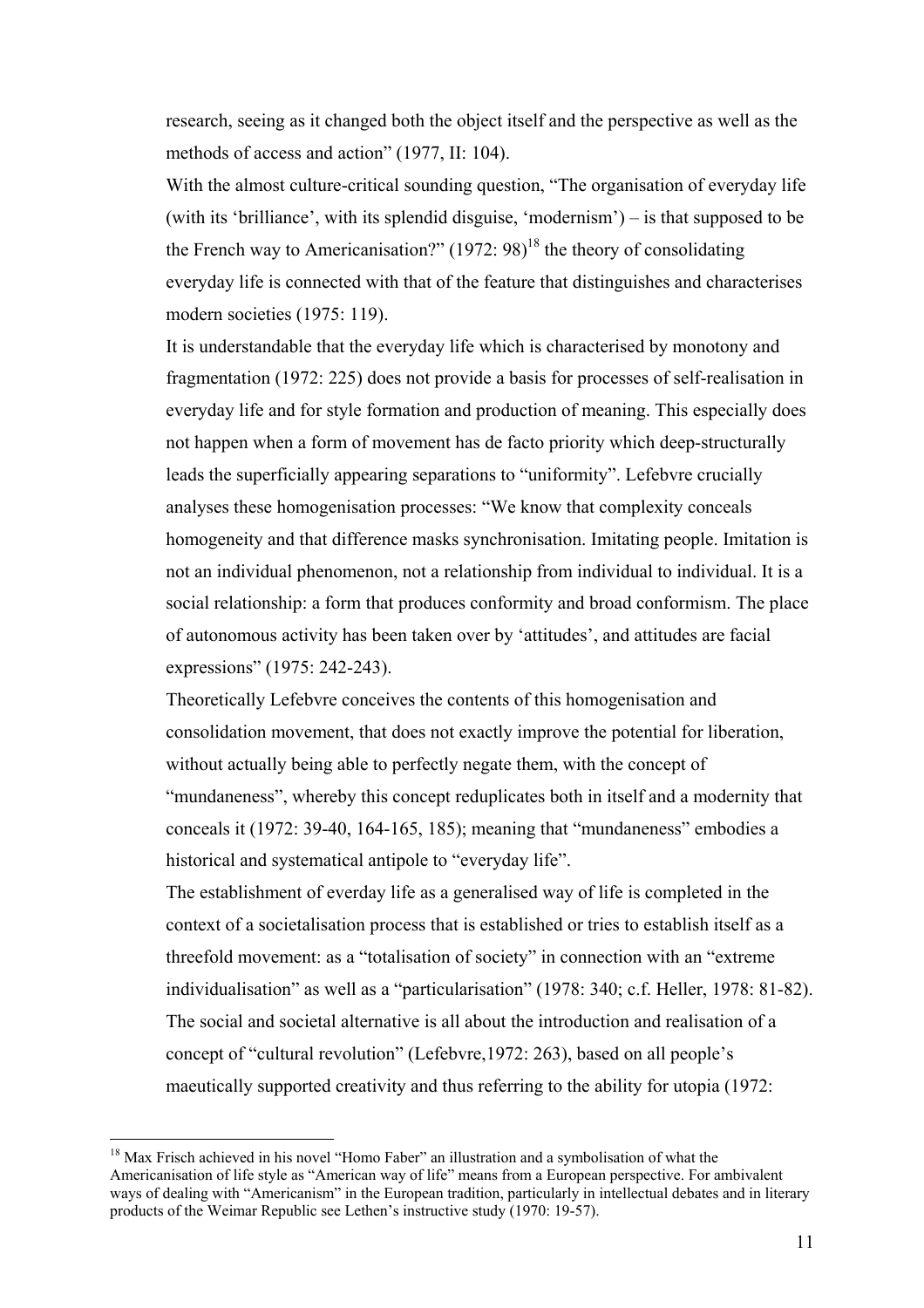$52$ ).<sup>19</sup> Although the terms for this perspective vary, the contents remain identical: Lefebvre aims for a "revolutionary project of liberation" (1972: 24), "a transformation of everyday life" (1978: 44, 231), in order to start dissolving mundaneness within everyday life – and thereby not to stop at the "elite exchange" which has been common in previous history and which is then sold as revolution. For: "People will need to be completed in everyday life: in a *different* everyday life to the one that is consolidated around us" (1975: 269). The project of the "Aufhebung of philosophy" and the project of "l'homme total" are in accordance with each other because the concern is about a reciprocal relationship between a realisation of reason and a realisation of people (1975: 126, 135, 341 onwards).

This perspective, with which the definite, concrete negation of predominant reality and thus with the field of what is present – is propagated and aimed for, has a substantial basis in the "Theory of needs", which mainly follows Marx's analysis in the "Grundrisse" and the "economic-philosophical manuscripts" (c.f. Marx, no year; MEW EI: 537, 540), where the essential relationship between needs, pleasure and work (1977, II: 11 onwards, 40; III: 116; 1975: 83, 142 – 143, 357; 1978: 107 onwards; c.f. Sünker, 2003: Chap. VIII) is named the background for restricted forms of life that should be qualitatively changed in order to realise a "radically different lifestyle" (Lefebvre, 1974: 41). It is crucial for work to be understood as "travail attractif, self-realisation of the individual" (Marx, no year: 505) in order to be able to consider and fulfill the sociality and sociability of all people, to overcome alienationLearning, creativity, ability to enjoy and self-realisation which constitute real individuality and identity, and thus human subjectivity, its real existence, can be cultural-revolutionarily educated by everyone's social praxis at least in its prerequisites – this, however, in the end depends on everyone's education and, thus, their "political maturity"  $(1974: 228)^{20}$  – in order to make democracy<sup>21</sup> possible.

<sup>1</sup>  $19$  The concern is still always the question of the most different dimensions of change and changeability, especially of "the human being", see here Parin's brilliant little study (1978); c.f. further Sünker (2004).

<sup>&</sup>lt;sup>20</sup> This gives rise to consequences for semantics and praxis of 'politics': "The word 'political' regains its original meaning on a new level; it means theoretical and practical knowledge of social life in civitas" (Lefebvre, 1974: 229). On the connection between educational theory and social philosophy see Sünker (2007a: 33-38); on "Politics in/and Capitalism" see Gerstenberger (2007). Included in questions of conceptualisation and praxis of 'politics', not only, yet essential in their reference to cultural revolutionary ideas, are the chances and problems which are in accordance with good and associated lives and "good company", as M. Rosner (2002) presents them using the Kibbuz concepts and experiences.

<sup>&</sup>lt;sup>21</sup> On the question of the conceptualisation and praxis of democracy – as the anti-concept of capitalism – see basically the studies by Bowles/Gintis, Democracy & Capitalism (1987) and Meiksins Wood, Democracy against Capitalism (1995).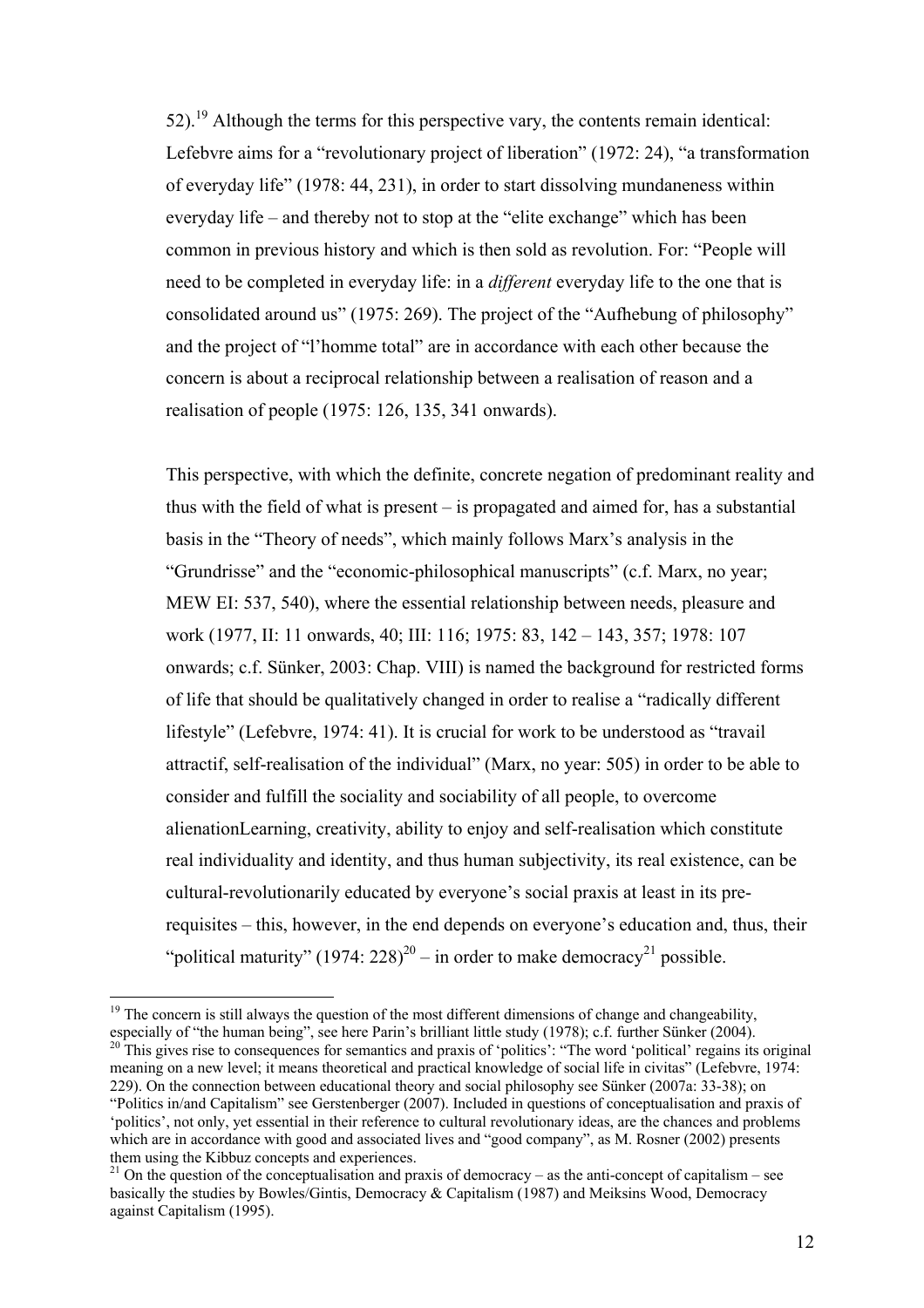Reference list

Adorno, Th.W. 1966: Negative Dialektik. Frankfurt/M. Anderson, P. 1978: Über den westlichen Marxismus. Frankfurt/M. Beevor, A./Cooper, A. 1995: Paris After the Liberation: 1944-1949. London Berman, M. 1988: All That Is Solid Melts Into Air. The Experience of Modernity. New York Bowles, S./Gintis, H. 1987: Democracy & Capitalism. Property, Community, and the Contradictions of Modern Social Thought. With a New Introduction by the Authors: The Politics of Capitalism and the Economics of Democracy. New York Buck-Morss, S. 1993: Dialektik des Sehens. Walter Benjamin und das Passagen-Werk. Frankfurt/M. Castells, M. 1998: The Information Age. Vol. III: End of Millennium. Malden/Oxford Elden, St. 2004: understanding henri lefebvre. theory and the possible. London/New York Elsenhans, H./Jänicke, M. (Hg.) 1975: Innere Systemkrisen der Gegenwart. Reinbek Gerstenberger, H. 2007: Fixierung und Entgrenzung. Theoretische Annäherungen an die politische Form des Kapitalismus, in: PROKLA 37 (H. 147) Gorz, A. 1989: Kritik der ökonomischen Vernunft. Berlin Harootunian, H. 2000: History's Disquiet. Modernity, Cultural Practice, and the Question of Everyday Life. New York Harvey, D. 2000: Spaces of Hope. Berkeley/Los Angeles Hegel, G.W.F. 1955: Grundlinien der Philosophie des Rechts. Hamburg Hegel, G.W.F. 1969: Wissenschaft der Logik II. Werke in zwanzig Bänden. Werke 6. Frankfurt/M. Hegel, G.W.F. 1970: Vorlesungen über die Ästhetik II. Werke in zwanzig Bänden. Werke 14. Frankfurt/M. Heller, A. 1978: Das Alltagsleben. Versuch einer Erklärung der individuellen Reproduktion, hg. v. H. Joas. Frankfurt/M. Hess, R. 1988: Henri Lefebvre et l'aventure du siècle. Paris Heydorn, H.-J. 1979: Über den Widerspruch von Bildung und Herrschaft. Frankfurt/M. Hirsch, J./Roth, R. 1986: Das neue Gesicht des Kapitalismus. Vom Fordismus zum Post-Fordismus. Hamburg Jay, M. 1994: Downcast Eyes. The Denigration of Vision in Twentieth-Century French Thought. Berkeley Joas, H. 1978: Einleitung, in: Heller Judt, T. 1986 : Marxism and the French Left. Studies in Labour and Politics in France, 1830- 1981. Oxford Kilian, H. 1971: Das enteignete Bewußtsein. Zur dialektischen Sozialpsychologie. Neuwied/Berlin Knorr-Cetina, K. 1981: The micro-sociological challenge of macro-sociology: towards a reconstruction of social theory and methodology, in: Knorr-Cetina, K./Cicourel, A.V. Knorr-Cetina, K./Cicourel, A.V. 1981: Advances in social theory and methodology. Toward an integration of micro- and macro-sociologies. Boston Krovoza, A. 1976: Produktion und Sozialisation. Frankfurt/M. Lanza, G. 1998: Kriminalroman, Semiose, Kultur: Eccos "Rosenroman", in: Sozialwissenschaftliche Literatur Rundschau 21 (H. 37) Lefebvre, H. 1972: Das Alltagsleben in der modernen Welt. Frankfurt/M. Lefebvre, H. 1972a: Die Revolution der Städte. Munich Lefebvre, H. 1974 : Die Zukunft des Kapitalismus. Die Reproduktion der Produktionsverhältnisse. Munich Lefebvre, H. 1975: Metaphilosophie. Frankfurt/M. Lefebvre, H. 1977: Kritik des Alltagslebens, hg. v. D. Prokop. Kronberg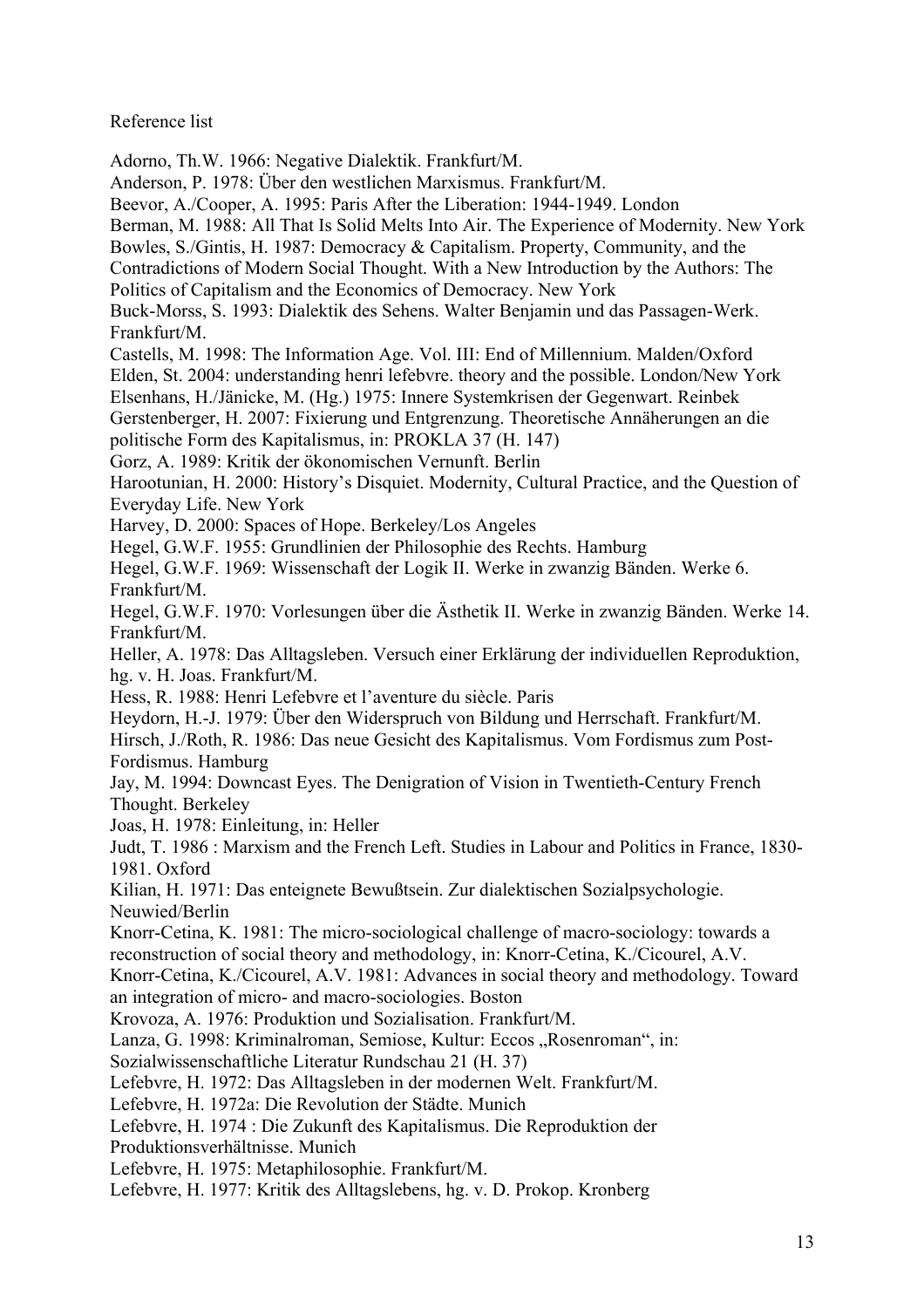Lefebvre, H. 1978 : Einführung in die Modernität. Frankfurt/M.

Lefebvre, H. 1989: La Somme et le Reste. Paris

Lefebvre, H. 1991: The Production of Space. Oxford

Lefebvre, H. 1992: éléments de Rythmanalyse. Introduction à la connaissance de rythmes. Paris

Lefebvre, H./Régulier, C. 1979: Die Revolution ist auch nicht mehr, was sie mal war. Munich Leithäuser, Th. 1979: Formen des Alltagsbewußtseins. 2. korr. Aufl. Frankfurt/M.

Lethen, H. 1970: Neue Sachlichkeit 1924-1932. Studien zur Literatur des "Weißen Sozialismus". Stuttgart

Marx, K. o.J.: Grundrisse der Kritik der politischen Ökonomie. Frankfurt/M.

Marx, K./Engels, F.1956: Werke.(MEW). Berlin

Meiksins Wood, E. 1995: Democracy against Capitalism. Renewing Historical Materialism. Cambridge

Müller-Schöll, U. 1999: Das System und der Rest. Kritische Theorie in der Perspektive Henri Lefebvres. Mössingen-Talheim

Münster, A. 1987: Pariser philosophisches Journal. Von Sartre bis Derrida. Frankfurt/M.

Münster, A. 1987a: Althusser – oder: Die spinozistische Verortung der marxistischen Philosophie, in: Ders.

Münster, A. 1987b: Von der Metaphilosophie zur neomarxistischen Kritik der Staatstheorien: Henri Lefebvre, in: Ders.

Muschg, A. 1982: Nachwort, in: J.W. Goethe: Wilhelm Meisters Wanderjahre oder Die Entsagenden. Frankfurt/M.

Negt, O./Kluge, A. 1972: Öffentlichkeit und Erfahrung. Zur Organisationsanalyse von bürgerlicher und proletarischer Öffentlichkeit. Frankfurt/M.

Neugebauer, R. 1978: Alltagsleben. Frankfurt/M.

Offe, C. 1985: New Social Movements: Challenging the Boundaries of Institutional Politics, in: Social Research 52

Osborne, P. 1995: The Politics of Time. Moderniy and Avant-Garde. London/New York Parin, P. 1978: Der Knopf an der Uniform des Genossen. Ein ethnopsychoanalytischer Exkurs über die Veränderbarkeit des Menschen, in: Kursbuch Nr. 53

Poster, M. 1975: Existential Marxism in Post-War France. From Sartre to Althusser. Princeton

Prein, G. 1994: Subjekt, Alltag und Staat. Zur Reproduktionstheorie Henri Lefebvres, in: H. Sünker/D. Timmermann/F.-U. Kolbe (Hg.): Bildung, Gesellschaft, soziale Ungleichheit.

Internationale Beiträge zur Bildungssoziologie und Bildungstheorie. Frankfurt/M.

Prein, G./Sünker, H. 1991: Henri Lefebvre zum 90. Geburtstag, in: neue praxis 21 Prodoehl, H.G. 1983: Theorie des Alltags. Berlin

Rosner, M. 2002: Das Streben nach der guten Gesellschaft und die Kibbuzerfahrung, in: Sozialwissenschaftliche Literatur Rundschau 25 (H. 45)

Sartre, J.-P. 1964: Marxismus und Existentialismus. Versuch einer Methodik. Reinbek Reichelt, H. 1970: Zur logischen Struktur des Kapitalbegriffs bei Karl Marx. Frankfurt/M. Scherr, A. 1984: Strukturelle Bedingungen und alltagskulturelle Formen individueller Reproduktion im entwickelten Kapitalismus. Munich

Schmied-Kowarzik, W. 1981: Die Dialektik der gesellschaftlichen Praxis. Zur Genesis und Kernstruktur der Marxschen Theorie. Freiburg

Schoch, B. 1980: Marxismus in Frankreich seit 1945. Frankfurt/M.

Shields, R. 1999: Lefebvre, Love and Struggle. Spatial Dialectics. London/New York

Siegfried, D. 2006: Time Is On My Side. Konsum und Politik in der westdeutschen Jugendkultur der 60er Jahre. Hamburg

Snedeker, G. 1983: Sartre, Althusser and the Ontology of Everyday Life, in: Dialectical Anthropology 8